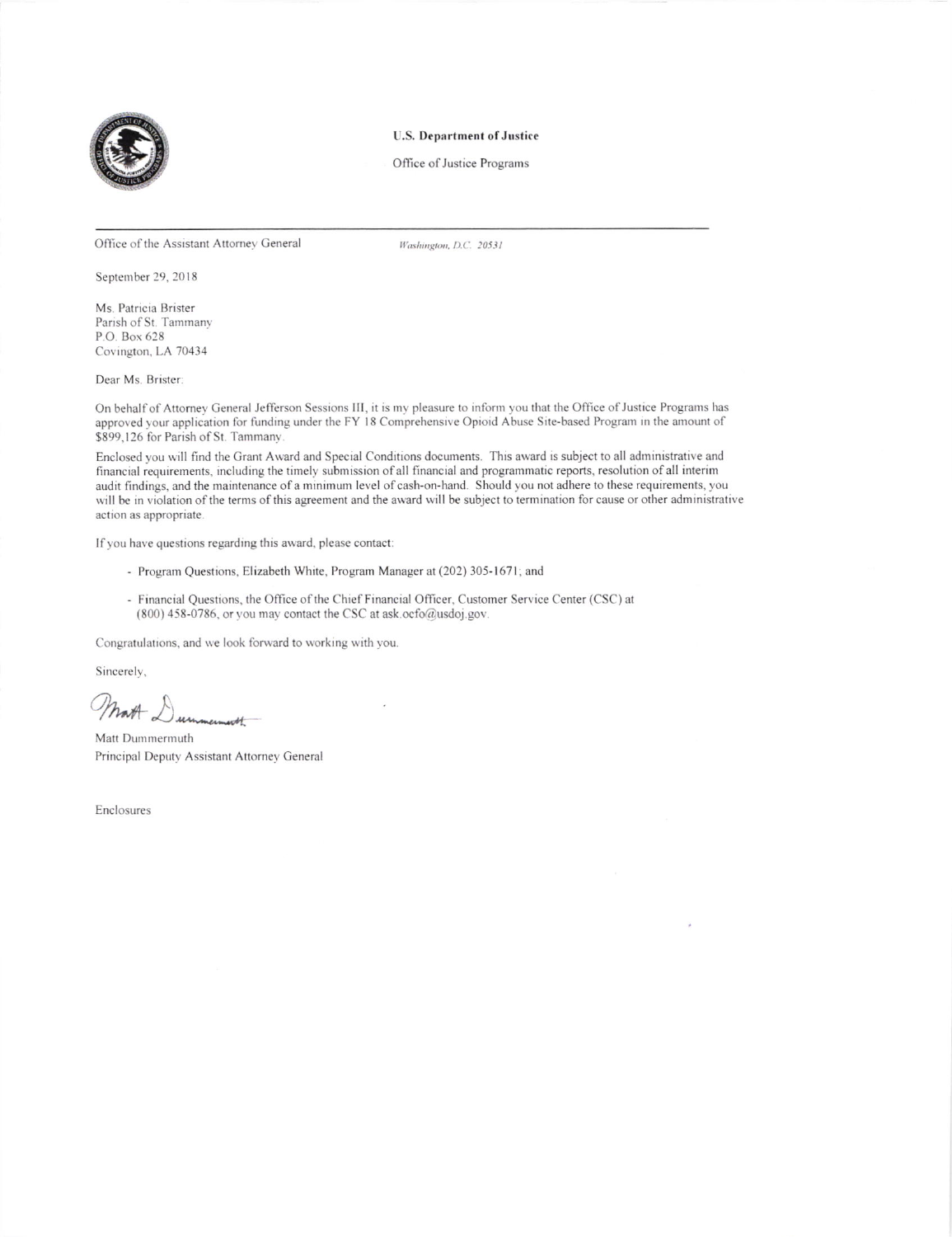

# **OFFICE FOR CIVIL RIGHTS**

Office of Justice Programs

U.S. Department of Justice 810 7th Street, NW Washington, DC 20531

Tel: (202) 307-0690 TTY: (202) 307-2027 E-mail: askOCR@usdoj.gov Website: www.ojp.usdoj.gov/ocr

# **OCR Letter to All Recipients**

September 29, 2018

Ms. Patricia Brister Parish of St. Tammany P.O. Box 628 Covington, LA 70434

Dear Ms. Brister:

Congratulations on your recent award. In establishing financial assistance programs, Congress linked the receipt of federal funding to compliance with federal civil rights laws. The Office for Civil Rights (OCR), Office of Justice Programs (OJP), U.S. Department of Justice (DOJ) is responsible for ensuring that recipients of financial assistance from the OJP, the Office of Community Oriented Policing Services (COPS), and the Office on Violence Against Women (OVW) comply with the applicable federal civil rights laws. We at the OCR are available to help you and your organization meet the civil rights requirements that come with DOJ funding.

#### **Ensuring Access to Federally Assisted Programs**

Federal laws that apply to recipients of financial assistance from the DOJ prohibit discrimination on the basis of race, color, national origin, religion, sex, or disability in funded programs or activities, not only in employment but also in the delivery of services or benefits. A federal law also prohibits recipients from discriminating on the basis of age in the delivery of services or benefits.

In March of 2013, President Obama signed the Violence Against Women Reauthorization Act of 2013. The statute amends the Violence Against Women Act of 1994 (VAWA) by including a nondiscrimination grant condition that prohibits discrimination based on actual or perceived race, color, national origin, religion, sex, disability, sexual orientation, or gender identity. The new nondiscrimination grant condition applies to certain programs funded after October 1, 2013. The OCR and the OVW have developed answers to some frequently asked questions about this provision to assist recipients of VAWA funds to understand their obligations. The Frequently Asked Questions are available at https://ojp.gov/about/ocr/vawafaqs.htm.

## **Enforcing Civil Rights Laws**

All recipients of federal financial assistance, regardless of the particular funding source, the amount of the grant award, or the number of employees in the workforce, are subject to prohibitions against unlawful discrimination. Accordingly, the OCR investigates recipients that are the subject of discrimination complaints from both individuals and groups. In addition, based on regulatory criteria, the OCR selects a number of recipients each year for compliance reviews, audits that require recipients to submit data showing that they are providing services equitably to all segments of their service population and that their employment practices meet equal opportunity standards.